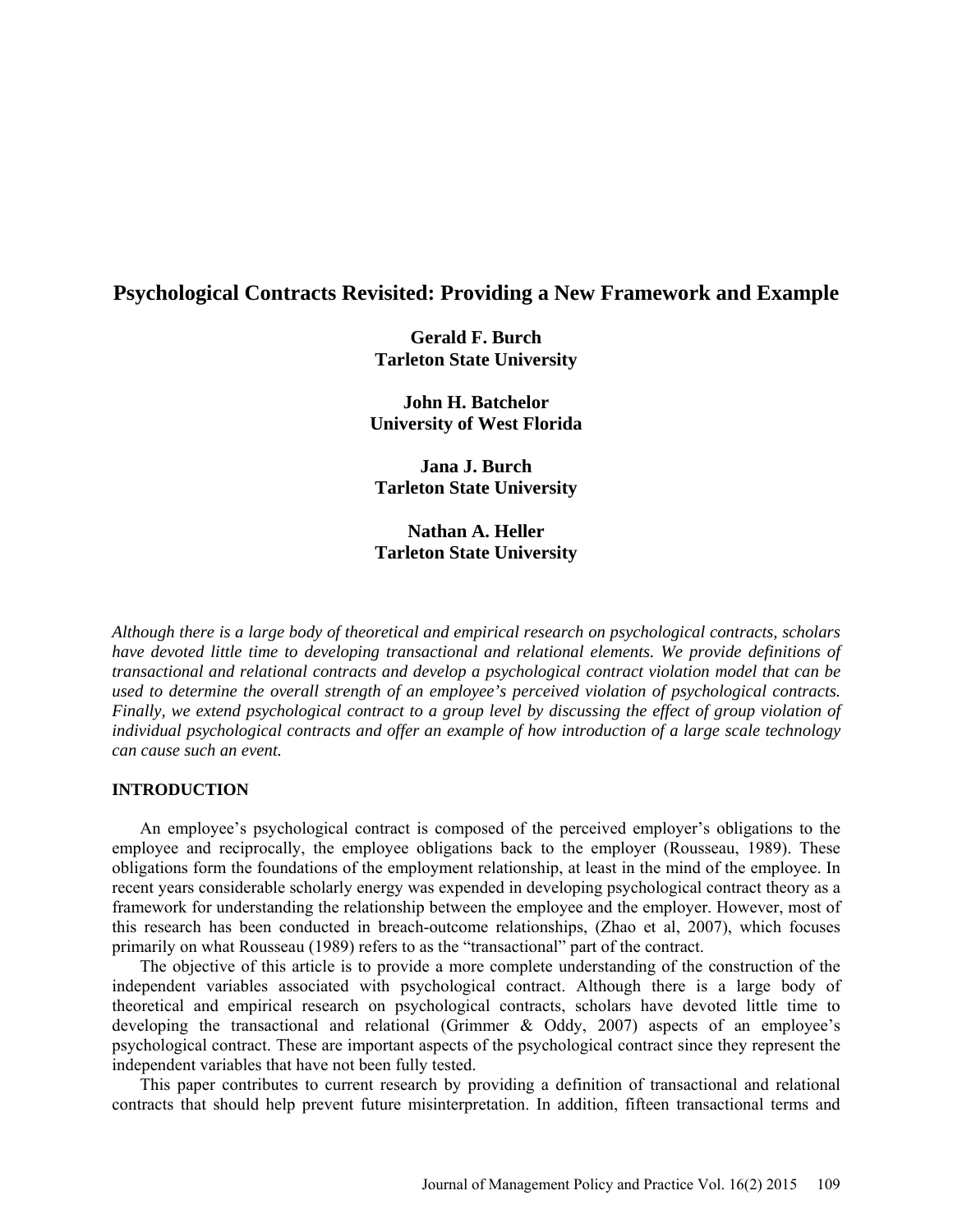conditions are presented and separated into two separate categories to allow for future empirical research. Similarly, twenty-seven relational terms and conditions are offered and then separated into seven categories. This paper extends this categorization by developing a psychological contract violation model that can be used to determine the overall strength of an employee's perceived violation of psychological contracts. Finally, this paper extends psychological contract to a group level by discussing the effect of group violation of individual psychological contracts and then offers an example of how introduction of a large scale technology can cause such an event.

### **BACKGROUND**

Over the past twenty years there has been a surge in interest in psychological contracts (Conway  $\&$ Briner, 2005). This concept can be traced back to Menninger's analysis (1958) of the relationship between patients and therapists which was based on Barnard's (1938) equilibrium model (Roehling, 1996). Two years after Menninger's analysis, Argyris (1960) first formally used the term "psychological contract" to characterize the implicit exchange between employers and employees. These concepts were finally combined into a more precise conception by Rousseau (1989). Rousseau's widely acknowledged work presented a fundamental shift in understanding the meaning and functioning of the psychological contract and how it could be empirically tested (Conway & Briner, 2005).

Conway and Briner (2005) state that Rousseau's work represented a major contribution for four reasons. First, a greater emphasis was placed on the promissory nature of the terms and conditions of the psychological contracts. Second, the shift from being viewed as a contract from the manager and employee perspectives to just the employee's perspective. Third, the movement from belief that psychological contracts are derived from needs to a deeper motive level of development. Finally, the proposition that violations are the main mechanism for linking psychological contracts to various outcomes.

Another salient contribution is Rousseau's addition of implied contracts (Rousseau, 1989). Rousseau (1989) defined implied contracts as a mutual obligation existing at the level of the relationship. These implied contracts arise from interactions between both parties and reside in the social structure in which the relationship occurs. Rousseau (1989) argued that psychological contracts and implied contracts differ since they occur at different levels and because psychological contracts "are highly subjective and parties to a relationship need not agree, whereas implied contracts exist as a result of a degree of social consensus regarding what constitutes a contractual obligation" (Rosseau, 1989 p. 124). Robinson, Kraatz, and Rousseau (1994) further refined these concepts by identifying two contract types: transactional and relational. They argued that transactional contracts involve specific, monetizable exchanges between parties over a finite and often brief period of time (Robinson, Kraatz & Rosseau, 1994). This is in large part due to the idea that employment can be primarily viewed as an economic transaction between employers and employees (Zhao et. al., 2007). The employer provides transactional rewards such as pay and wages, which is usually seen as the bottom-line obligation of employers to meet the requirements of the psychological contract. If the employer fails to deliver these extrinsic inducements the employee will perceive this action as a violation of the psychological contract which may cause immediate and extreme reactions from the employee.

In contrast, relational contracts involve long term, less specific, agreements that establish and maintain the relationship. These relational contracts are intrinsic and focus on aspects such as socioemotional needs and have open ended timeframes (Rousseau, 1990). However, most psychological contracts are not one contract type versus another; instead they will most likely have elements of both types in each employee's psychological contract (Grimmer & Oddy, 2007).

Rousseau (2000) added a third contract type, the balanced contract. She argued that balanced contracts are dynamic and open-ended employment arrangements conditioned on economic success of the firm and the employee's opportunities to develop career advantages (Rosseau, 2000). In balanced contracts the rewards are based upon performance and contribution to the firm. These transactional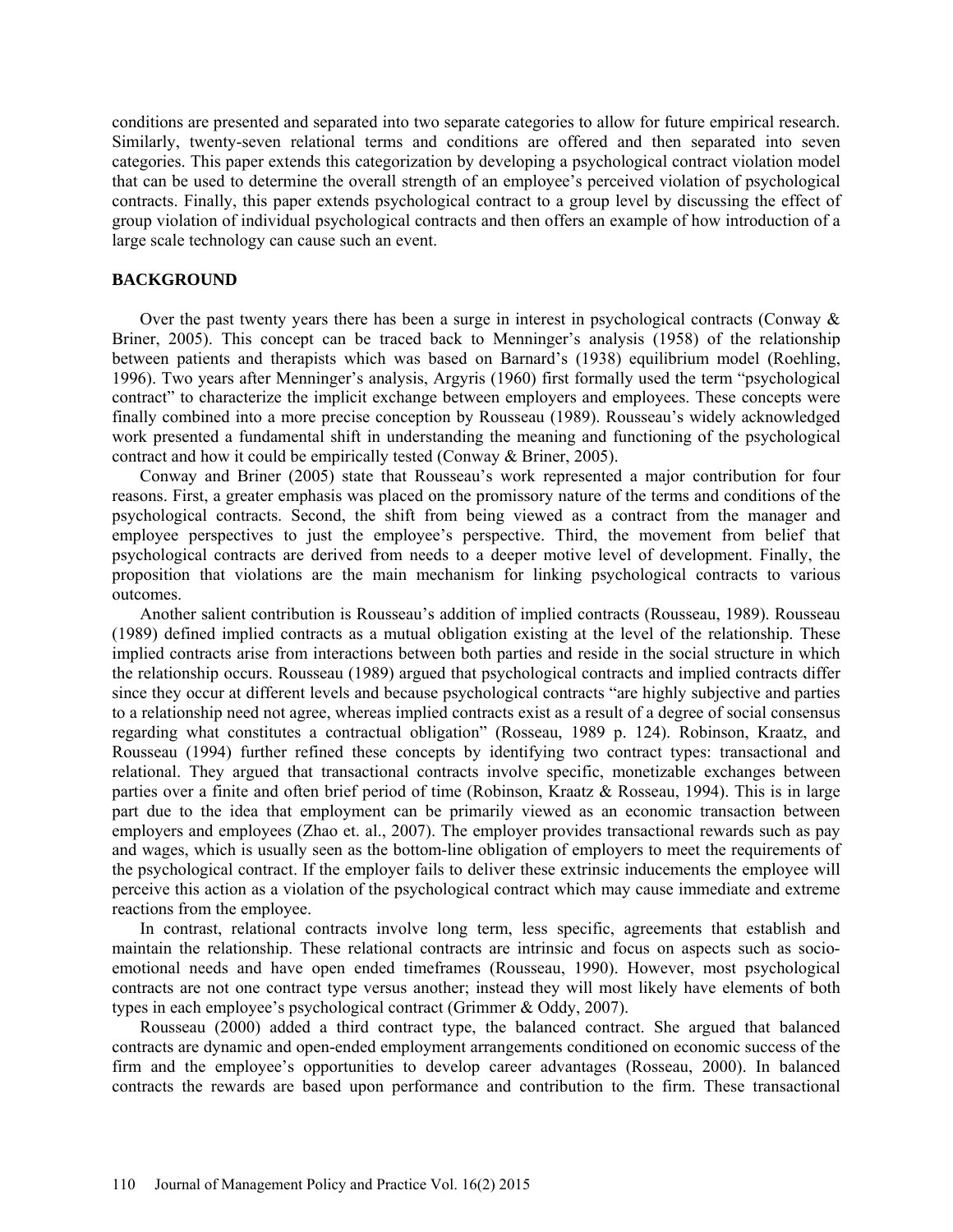features (based on performance) center on clearly identified performance-reward contingencies (Hui, Lee, & Rousseau, 2004).

In summary, psychological contracts constitute the beliefs concerning the reciprocal obligations between employers and their employees. These contracts are currently separated into three categories. However, it is inevitably the employee that determines the terms and conditions that they perceive the employer liable to fulfill (Rousseau, 1989).

#### **Contract Types**

Psychological contracts may be viewed as legal contracts between the employee and the employer. This perspective drove psychological contract research to incorporate the terms transactional and relational which were taken from a legal review of contracts by MacNeil (1985). In contract law, contract terms and conditions are often referred to as formal or relational. Formal contracts are developed to specify *ex ante* in terms that can be verified *ex post* by a third party, whereas a relational contract can be based on outcomes that are observed by only the contracting parties *ex post,* and also on outcomes that are prohibitively costly to specify *ex ante.* 

A relational contract allows the parties to utilize their detailed knowledge of their specific situation and to adapt to new information as it becomes available. For the same reasons, however, relational contracts cannot be enforced by a third party and are thus self-enforcing (Baker et. Al., 2001). This legal definition of contracts is easily applied to employment contracts. Transactional contracts are those formal contracts that specify the terms and conditions defined prior to employment. These items are usually associated with *quid pro quo* transactions that are anticipated to occur during the life of the contract. The employer promises to pay the employee for a specified work performance. In a legal world, a violation of this type of contract would be easy for a third party to evaluate and adjudicate based on the terms and conditions of the agreement.

On the other hand, relational contracts are not specified by both parties *ex ante*. Instead these conditions are added as they occur throughout the life of the contract. Baker et al. (2001) argued that this is necessary for two reasons. First, neither party could predict the specific occurrence at the time the employment contract was written. Or second, the process of identifying all the terms and conditions would be too costly for either, or both, of the parties. These relational terms and conditions become informal *quid pro quos* that allow the relationship to continue without frequent interruptions to formally renegotiate the terms and conditions of the employment contract.

An obvious weakness of relational contracts is that they make it impossible for a third party to make a judgment *ex post.* Therefore, the employee and employer must trust the other party to meet the terms and conditions so that arbitration is avoided. This argument addresses the formal and informal terms and conditions of the employment contract for both the employee and employer. However, the psychological contract of concern resides only with the employee (Rousseau, 1989). Therefore, the employee makes unilateral amendments to the terms and conditions throughout the life of the contract based upon their perception of obligations between both parties. This means that both parties believe they share a common understanding of the terms of the contract but in reality these contracts may differ substantially (Robinson & Rousseau, 1994). Further, if these contracts are amended by either party, this amendment may not be communicated. If the employee chooses to forget an initial employment condition or does not perceive the same condition to be in the contract, the condition is removed from the psychological contract without arbitration. Similarly, if the employee decides to add a term or condition, the term is automatically added. This creates a tenuous situation for the employer since they are not aware of all of the terms and conditions of each employee's psychological contract (Zhao et. al., 2007). Additionally, the psychological contract evaluation process involves two parts: breach and violation. Breaches are perceived discrepancies relating to the employee's psychological contract. These breaches precede violations. Violations are emotional states that may result from psychological contract breaches. Once a breach occurs, employees engage in sensemaking to determine if the breach is severe enough to result in the negative emotions of a violation (see Robinson & Morrison, 2000 for discussion). This article focuses primarily on incidents that have already moved to the violation category.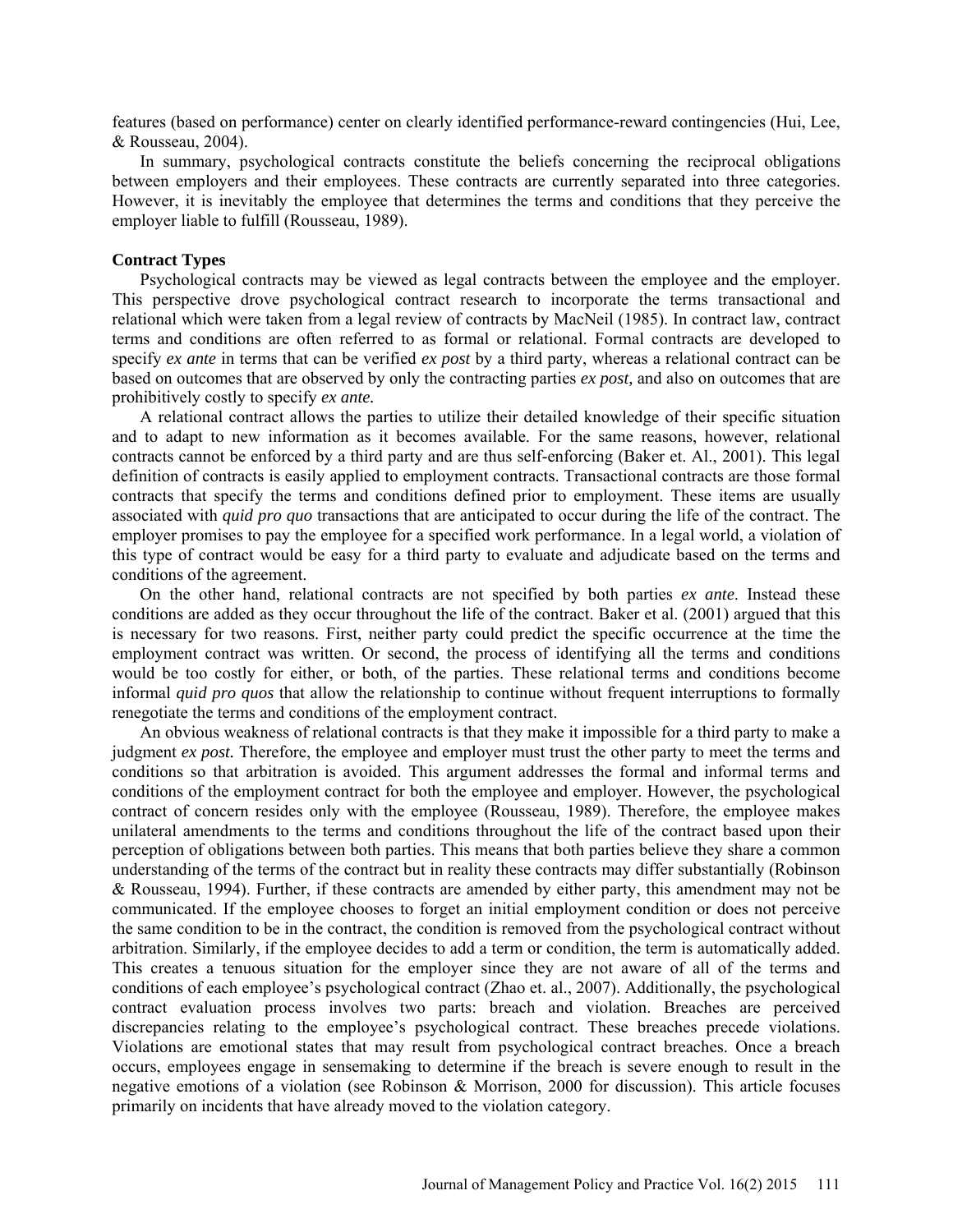To further distinguish between transactional and relational aspects of a contract, we examine the development of a psychological contract from the perspective of a new employee. Contract development begins before the perspective employee is hired. The perspective employee starts out with expectations about what employment will be like with this organization. The perspective employee will start to gather facts from the vacancy announcement, newspaper advertisement, on-line job posting, etc. Most of these facts are concerned with the economic transactions that bound the position. Next, during the interview process the perspective employee gains more knowledge about the aspects of the job. These details are often related to the organizational culture, the roles and responsibilities of the position, the current management, resources available, promotion opportunities, etc. All, or part, of these facts are retained by the perspective employee who uses them to start building aspects of the psychological contract. At the conclusion of the interview, if the perspective employee is hired, additional details may be shared. These additional details may not coincide with the expectations but this does not affect the contract because they are, at this point, expectations, not obligations (Rousseau, 1990). Rousseau (1995) stated that the only operative contract is the one they were hired under and this contract is already composed of transactional and relational aspects from the moment the new employee is hired.

In legal terms these conditions could be separated as transactional or relational based on the formality of the argument. Transactional terms and conditions are those that have been specified formally or in writing. These consist of terms and conditions in the offer letter, the job description as posted, etc. The relational terms and conditions are some of the other items (i.e. opportunity for growth, long term employment) that the employee believes to be implied during the hiring process (Grimmer & Oddy, 2007). A legal litmus test that can be applied to determine if a term or condition is transactional or relational is whether the employee is able to present documentation in a court of law that the promise was made by the employer. If the employee can produce documentation, then the term is transactional. If the employee cannot present documentation, then the term is relational.

# **TRANSACTIONAL AND RELATIONAL CONTRACTS EXTENDED**

The current psychological literature has provided the framework to conduct a multitude of studies. However, current knowledge of the actual contents of the psychological contract, their formation, and how they affect various outcomes is quite limited (Conway & Briner, 2005). This is due, at least in part, to the lack of categorization of the independent variables.

A thorough review of the psychological contract literature revealed the following categorizations of transactional and relational psychological contracts. Transactional contracts include payment for services (Morrison & Robinson, 1997), monetary (Grimmer & Oddy, 2007) and monetizable agreements (Robinson et al, 1994). While relational contracts include loyalty and support (Morrison & Robinson, 1997); job security and loyalty (Rosseau & Tijoriwala, 1999); training, development opportunities, and a long term career path (Robinson et al, 1994).

It is easy to see from this collection that all of the terms and conditions for transactional and relational contracts are not included. It is also easy to show that little consistency exists among the terms and conditions. Millward and Hopkins (1998) attempted to avoid this omission in the theory by developing a Psychological Contract Scale (PCS) that helps determine whether a term or condition is relational or transactional. From this approach Grimmer and Oddy (2007) tested the relationship of violation of relational contracts and organizational commitment and trust versus the violation of transactional contracts and organizational commitment and trust. However, further granular detail of which terms and conditions have the most influence on organizational commitment and trust is impossible due to the lack of categorization that has currently been offered.

#### **Transactional Terms and Conditions**

A comprehensive list of transactional aspects of the psychological contract would be almost impossible to construct since it is based on the actions of countless employees and employers. However, for the sake of future research it is necessary to categorize transactional terms and conditions and then to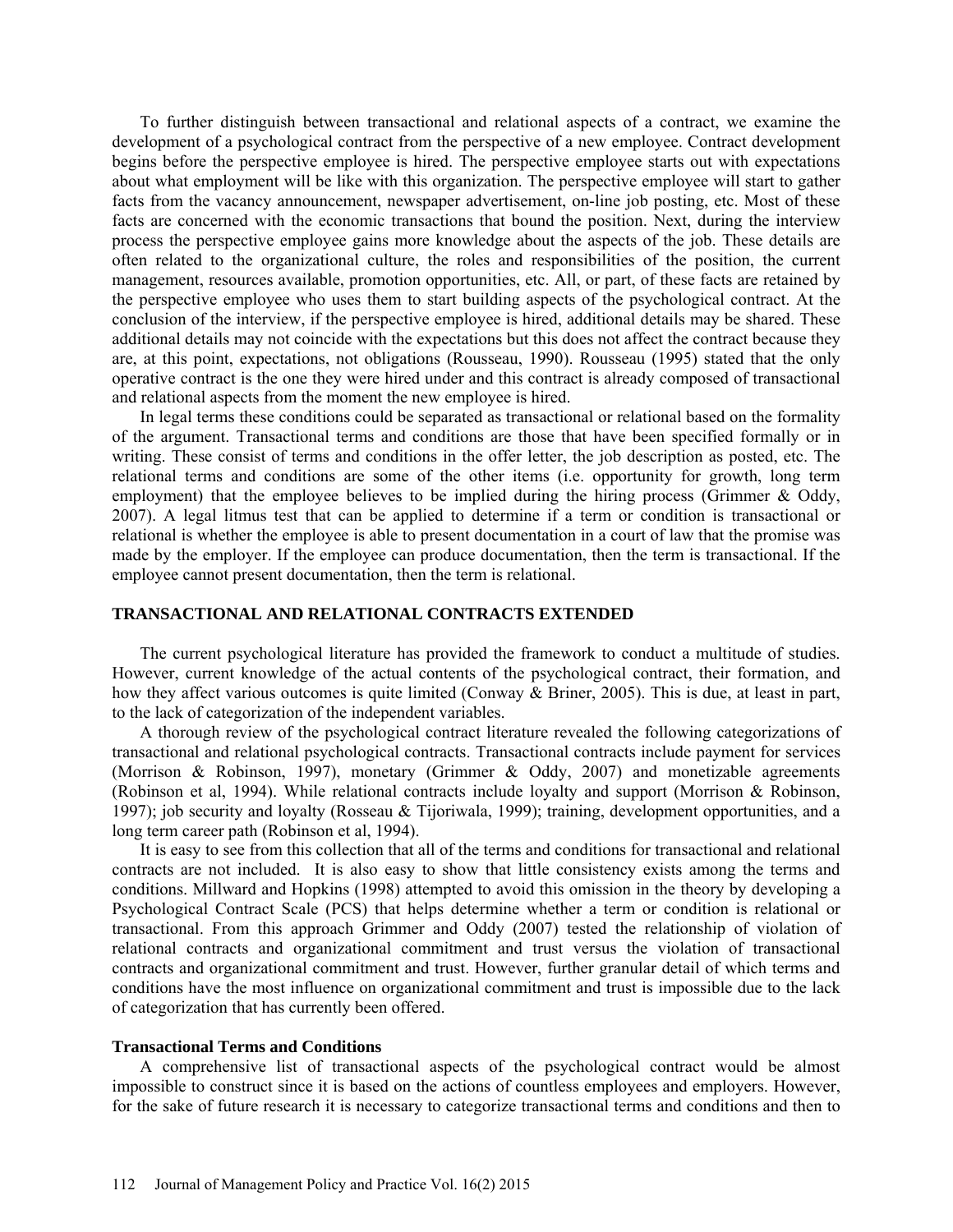provide a list of the currently accepted terms and conditions. Current research (Grimmer & Oddy, 2007) suggests that this could be separated into the compensation provided by the employer and the job expectations that are expected from the employee.

In a previous study (Grimmer & Oddy, 2007), all transactional items were included together. This separation allowed for a more detailed testing of the psychological contract model by focusing on what the employer promised (compensation) and what the employee believes was promised (job expectation). Both of these categorizations are included in every individual's psychological contract. However, it is possible that one or more individual terms and conditions, inside these categorizations, may not be formally negotiated during the employment process and therefore the term or condition may instead become a part of the employee's relational contract. Extending this research, we identified fifteen common transactional terms and conditions which we placed into the appropriate transactional categorization. A summary of this list is offered in Table 1.

| <b>Transactional Contracts</b> |                          | <b>Relational Contracts</b>            |                       |             |                |               |                       |                   |
|--------------------------------|--------------------------|----------------------------------------|-----------------------|-------------|----------------|---------------|-----------------------|-------------------|
| Compensation                   | Job Expectation          | Affirmation                            | Supervision           | Coworkers   | Altruism       | <b>Status</b> | Environment           | Job<br>Security   |
| Salary                         | <b>Required Tasks</b>    | Promotion                              | Good<br>Supervisor    | Enjoyable   | Value          | Prestige      | Comfort               | Stable<br>Company |
| <b>Bonus</b>                   | Responsibilities         | Career<br>Development<br>Opportunities | Good<br>Manager       | Responsible | Help<br>Others | Power         | Safety                | Stable Job        |
| Insurance                      | <b>Collateral Duties</b> | Appreciated                            | Good<br>Leadership    |             | Moral<br>Cause | Fame          | Working<br>Conditions |                   |
| Retirement                     | <b>Working Hours</b>     | Recognition                            | Current<br>Supervisor |             |                | Affiliation   |                       |                   |
| Profit Sharing                 | Required                 | Awards                                 |                       |             |                |               |                       |                   |
|                                | Qualifications           |                                        |                       |             |                |               |                       |                   |
| Paid Time Off                  | Dress Code               | Achieving<br>Potential                 |                       |             |                |               |                       |                   |
| Company Car                    | Location of              | Self<br>Development                    |                       |             |                |               |                       |                   |
| Cell Phone                     | Employment               | Self Growth                            |                       |             |                |               |                       |                   |
|                                |                          | Training                               |                       |             |                |               |                       |                   |

**TABLE 1 CONTRACT TERMS AND CONDITIONS**

Most of these items are self-explanatory so a detailed listing is not offered. However, the most important concept for transactional terms and conditions is that the employer has specific obligations as indicated by *compensation* and the employee has specific obligations that are categorized as *job expectations*. This list should act as a framework for identifying the types of terms and conditions that are often associated with transactional contracts but is not expected to be comprehensive for every individual.

# **Relational Terms and Conditions**

For the same reasons stated above for transactional terms and conditions, a comprehensive list of relational terms and conditions would be impossible to construct. Since most relational expectations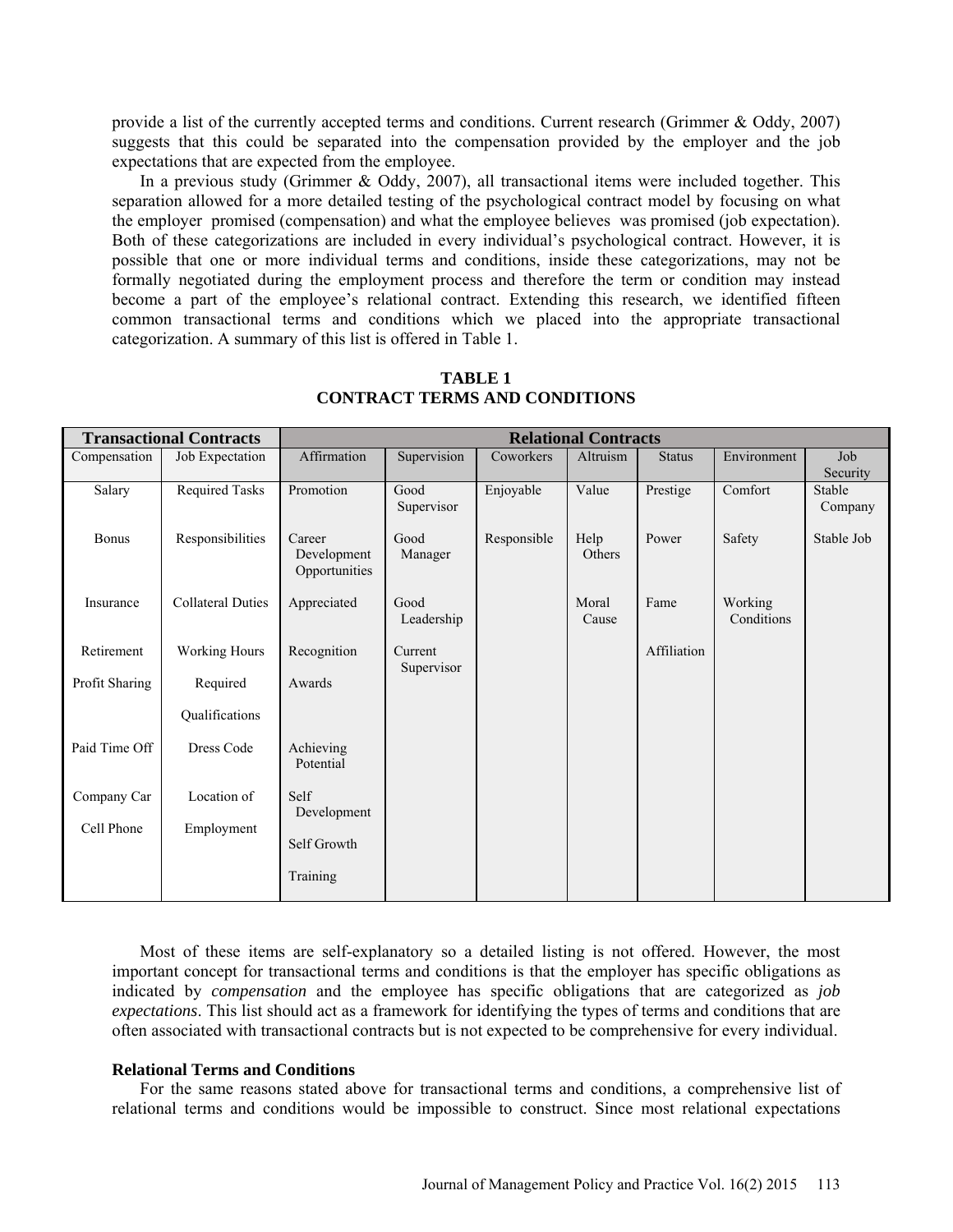revolve around the job, we used the job characteristics model (Hackman & Oldham, 1976) to categorize 27 common relational terms and conditions. A description of the seven JCM characteristics follows.

*Affirmation* allows an employee to believe that their work was judged as worth-while. Included in this category are recognitions, awards, training, individual growth, and other similar terms and conditions.

*Supervision* has two major aspects. The first is based on the supervisor and the second on the overall management team. Employees are often attracted to a job based on the hiring supervisor and the anticipated supervision provided by that supervisor (Burch, Humphrey, & Batchelor, 2013). A second consideration comes from the supervision provided by the entire management team, who are expected to provide adequate management to handle the day to day operations, good leadership to provide the necessary goals, and direction and good supervision to facilitate proper work flow and function.

*Coworkers* should be both enjoyable and responsible.

*Altruism* allows employees to believe that their job has value in helping others or is dedicated to a moral cause to which the employee is dedicated.

*Status* is the level of elevated position that the job offers the employee. Common terms and conditions include power, prestige, fame, or affiliation with others that are perceived to have power.

*Environment* is a function of the overall working conditions. This is most often associated with comfort, safety, and overall working conditions.

*Job Security* has two major components. The first is the stability of the company, or the belief that the company will be in business in the future. The second is the stability of the job or belief that the particular job will be included in the company in the future.

Developing this relational categorization provides a framework to place the 27 terms and conditions that were identified.

### **INDIVIDUAL PSYCHOLOGICAL CONTRACT VIOLATION MODEL**

This categorization of terms and conditions reveals the numerous potential terms and conditions that can be collected into a single employee's psychological contract. As previously mentioned, transactional and relational aspects have been empirically tested by grouping all of the transactional components and all of the relational components (Grimmer & Oddy, 2007). This presents an argument that an employee's overall perceived violation of the psychological contract could be determined by collecting all of the perceived violations of each of the terms and conditions and by calculating their associated strengths.

To accomplish this concept, each employee is allowed to add or remove terms and conditions. Thus, the employee's psychological contract will only be composed of the terms and conditions that the employee values. Similarly, within each contract (transactional or relational) the employee may have different values associated with each term or condition based upon their perceived strength of value. Such a concept allows for the following model for each of the two transactional categorizations and seven relational categorizations.

$$
Category_1 = (V_1 \times C_1) + (V_2 \times C_2) + \dots
$$
 (1)

Category<sub>1</sub> = overall strength of the violation for that category  $C_1$  = the first term or condition in that category  $V_1$  = the value associated with  $C_1$  $C_2$  = the second term or condition in that category  $V_2$  = the value associated with  $C_2$ 

For example, the strength of a compensation violation is equal to the value the employee places on salary multiplied by the strength of the salary violation, plus the value the employee places on bonuses multiplied by the strength of the bonus violation, plus etc. This generic categorization equation would be applied to each of the nine categorizations which would be instantiated using the following variables: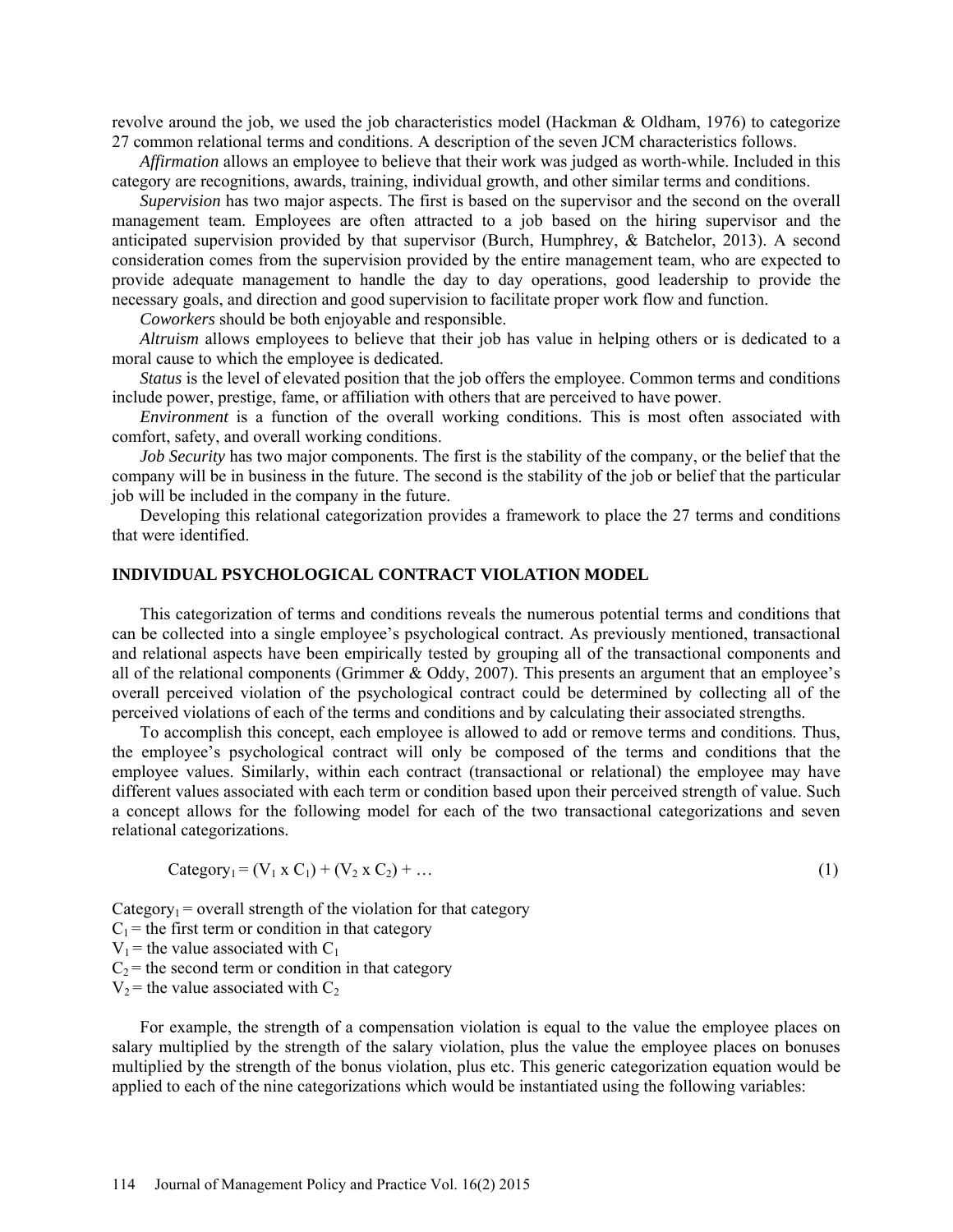$T_1$  = Total Violation of Compensation terms and conditions  $T_2$  = Total Violation of Job Expectation terms and conditions  $R_1$  = Total Violation of Affirmation terms and conditions  $R_2$  = Total Violation of Supervision terms and conditions  $R_3$  = Total Violation of Coworkers terms and conditions  $R_4$  = Total Violation of Altruism terms and conditions  $R<sub>5</sub>$  = Total Violation of Status terms and conditions  $R_6$  = Total Violation of Environment terms and conditions  $R_7$  = Total Violation of Job Security terms and conditions

Upon determining the overall strength of each categorization, it is proposed that a total strength of the violation could be calculated by adding the categories together.

$$
Strength of Violation = T_1 + T_2 + R_1 + R_2 + R_3 + R_4 + R_5 + R_6 + R_7
$$
\n(2)

The support for using an additive model is based on the idea that the strength of each term was included at the category level. This makes much more sense than multiplicative or other models where a value of zero for any one component would result in an overall score of zero. Therefore, if an individual has stronger attachment to the Total Violation of Altruism terms and conditions  $(R<sub>4</sub>)$ , the individual strengths ( $V_1$ ,  $V_2$ , etc) associated with  $R_4$  will be higher which will make the Total Violation of Altruism value higher.

This model demonstrates the complex task associated with managing each employee's psychological contract. To add to the complexity, each individual in the organization maintains a version of the psychological contract. Rousseau (1995) contrasted the psychological contracts of newcomers to an organization, under different economics situations, with those of the veterans of the company. The veterans may view changes made to the compensation practices and to the performance expectations very differently from the newcomers since they are performing under their initial hiring psychological contract. Similarly, since many of the relational inducements of the psychological contract are personality driven (Raja et al, 2004), the possible collection of terms and conditions for each employee's psychological contract are innumerable.

Perhaps it is this daunting organizational and human resource task to predict the unpredictable that has contributed to the lack of research in this area. Conway and Briner (2005) argued that organizations and human resource managers are aware of and use the concept of the psychological contract, although very little is known about how they use this idea in their practice. Indications are that most of the emphasis has been placed on managing the contents of the psychological contract, imposing change, communicating promises, and negotiation. In addition, some ways of managing or preventing breach were also considered, including monitoring for early signs of breach and redressing breach.

# **GROUP PSYCHOLOGICAL CONTRACT VIOLATION**

All of the previous information was gathered and presented at the micro-level of organizational behavior. In this regard we are looking at a single individual in an organization with a single breach of their psychological contract. It is undoubtedly important to address the individual needs of this employee to ensure the violation does not decrease the employee's motivation. However, what if an organizational event potentially affects the psychological contract of many, if not all, employees? Such an event has the potential to significantly diminish motivation across the entire organization (Rousseau & Tijoriwala, 1999).

All organizations depend on the performance of each individual member. Good leaders and good policies are capable of focusing the individual organization member's energy in a way to meet the organization's performance goals (Denison, 1984). Therefore, since a single leader or culture is capable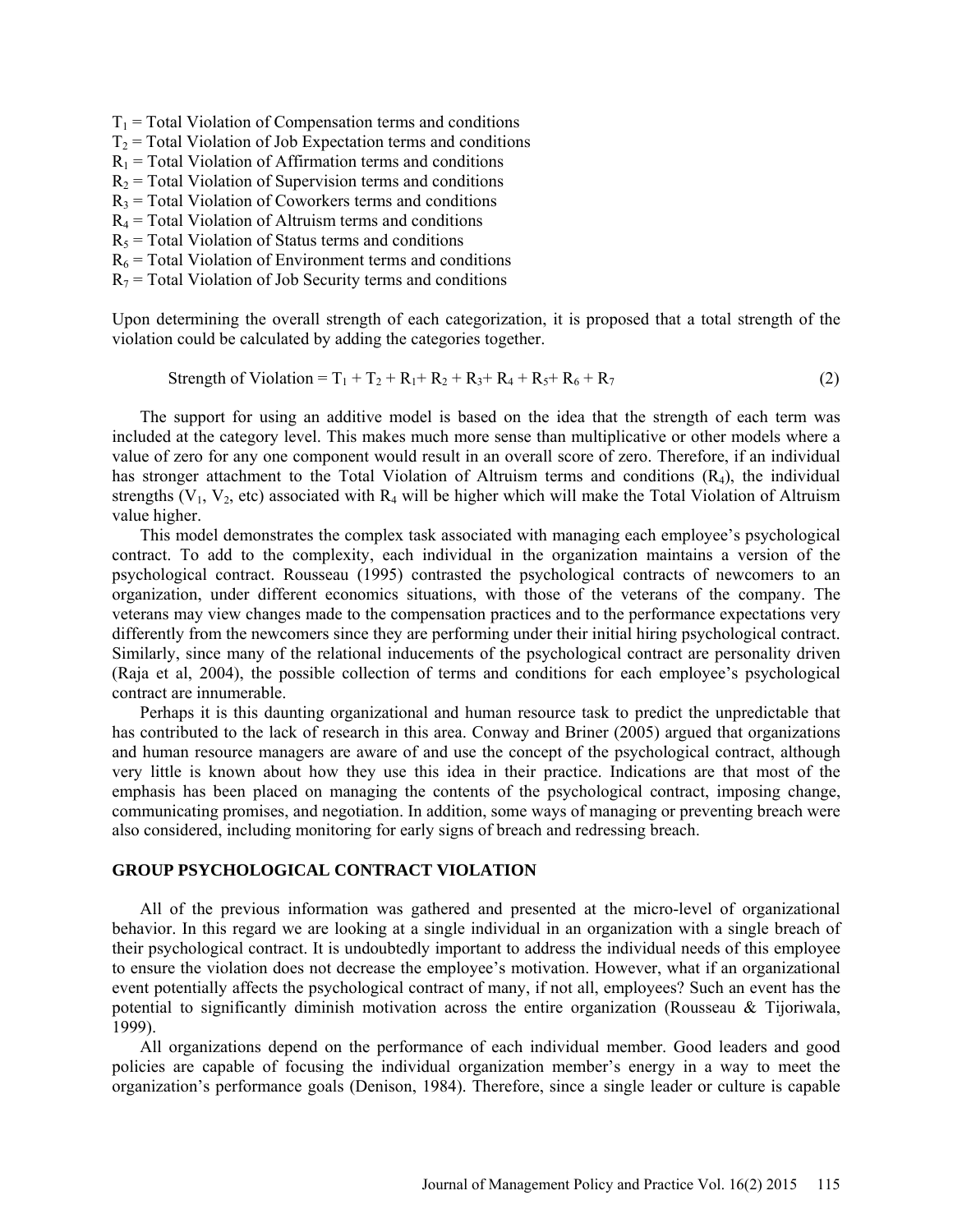of affecting performance in a positive way, it is also possible for a single event to decrease the organization performance by negatively affecting a significant number of employees.

Morrison and Robinson (1997) offered such a scenario by discussing the current corporate trends of restructuring, downsizing, increased reliance on temporary workers, increased demographic diversity, and increased foreign competition. Their argument was that such events could have profound effects on the individual employee's psychological contract and subsequently on the organization's performance since a large number of organizational members could be affected at the same time. Rousseau (1989) continued by adding that institutions that were contemplating reductions in force, wage cutbacks, or any new personnel policies first look at trying to alter their employee's psychological contract to avoid, or minimize, the negative effects.

Each of the events mentioned above (restructuring, down-sizing, reductions in force, wage cutbacks, etc.) has the potential to significantly affect the psychological contract of many employees because they introduce change. March (1971) proposed that any change made by the organization was a breach in the contract between the employee and employer since the initial conditions under which the employee was hired are altered and could lead to a violation. A more troubling note for the employee is that these changes are made unilaterally by the employer and therefore the employee must accept the new conditions of the contract without negotiation. This one-sided change may have a significant, negative affect to the employees' group psychological contract.

There are several reasons why significant organizational changes can be devastating for organizations (Rousseau & Tijoriwala, 1999). A listing of some of these items, and their associated impacts are listed below.

# **Simultaneous Violations of Multiple Organizational Members' Psychological Contract**

Most of the significant organizational changes listed above have the potential of affecting multiple members of the organization. Rousseau (1995) stated that groups sometimes agree on events and their meanings. The examples that she offered argued that individuals have some common interpretation or social construction of organizational events and their meaning. It is this agreement between the employees that helps foster the view that a promise, or violation of the promise, is real. Therefore, when an organization makes a decision to significantly alter the conditions under which most of the employees were hired, the organization should expect that the organizational group will develop an organizational meaning for the act. If the organization does not manage the alteration of the psychological contract properly, a significant number of employees may feel that the organizational change is a violation of their individual psychological contracts.

# **Cumulative Effect of the Violation**

Many of the organizational changes have the potential of affecting many transactional and relational items in the employee's psychological contract. An example would be a restructuring of the organization that impacts employees by altering terms and conditions of the relational psychological contract. During a restructuring, an individual employee may be assigned to a different division within the organization (Tekleab et al., 2005). Such a move may be insignificant in the eyes of management, but to the individual employee a violation of the contract has occurred since their roles and responsibilities have changed, their management has changed, their assumptions of organizational instability have changed, and they may have an altered perception of career development and promotion opportunities.

Therefore, it is easy to make the case that significant organizational changes may affect multiple terms and conditions of the psychological contract, and that each of these violations may have a cumulative effect on the perceived violation of the employee's psychological contract.

#### **Reinforcement of Breach by Talking to Other Violated Employees**

Weiss and Cropanzano (1996) argued that individuals may not develop rational appraisals of an event immediately after the event occurrence. The employees first respond in terms of negative affect or emotional arousals such as anger or fear. During this time the employees are still trying to make sense of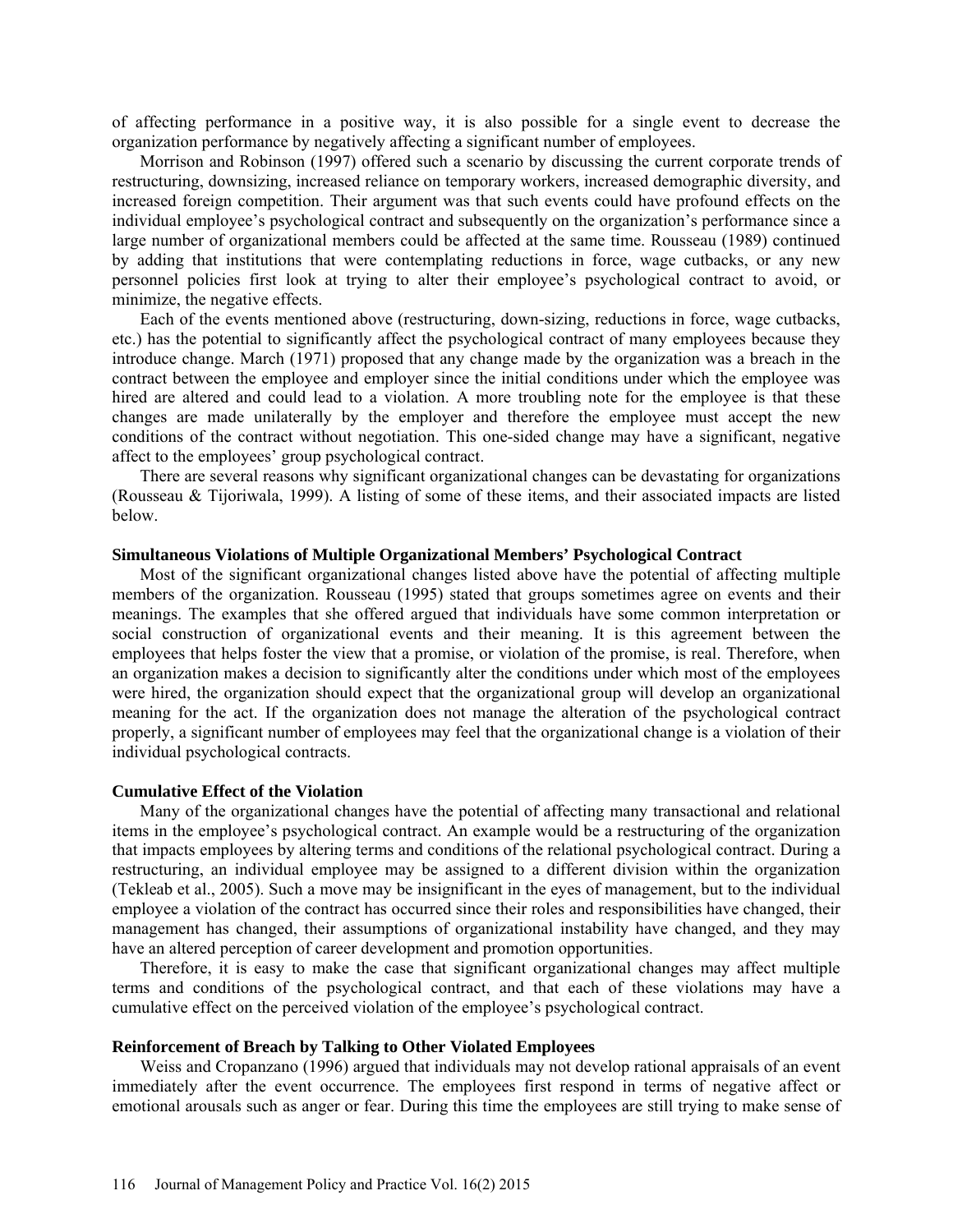the breach and determine if it is a violation of their psychological contract. In a large organizational change many employees experience this process simultaneously. Inevitably, employees will discuss the situation. These conversations have the potential to significantly increase the salience of the breach based on the multiplicative and validative effect of the conversations as many members may have and share the same feeling of violation. Rousseau (1995) stated that the messages that organizations send, and social cues gathered from the coworkers are the basic external contributors to psychological contracts. Therefore, it is also within reason to believe that the social cues gathered from the coworkers about the salience of their individual violations will affect the employee's overall negative affect.

This cumulative effect combined with commiserating amongst fellow coworkers show that large organizational changes can affect large groups within the organization. However, prior to the implementation of these organizational changes the leaders and human resource managers may have already considered the potential harm that could occur to the organizational performance. This increased sensitivity at least heightens the awareness of potentially devastating effects and allows the managers to respond in ways to mitigate the effects. However, there are many other organizational events that can significantly change the psychological contract of most of the employee's that do not receive as much attention. An example of such an event is the introduction of a large scale Enterprise Resource Planning (ERP) system or technology system.

## **EXAMPLE – VIOLATION OF THE GROUP PSYCHOLOGICAL CONTRACT**

The introduction of a new technology system will often be seen by leaders and human resource managers as a positive event for the organization. The organization invests considerable profits toward technological advances. However, leaders often overlook the potential negative impact caused by the large-scale changes in the organization. Each of these changes may be either viewed as positive by the manager, or not even considered at all. However, each change has the potential to be perceived as a violation of employees' psychological contracts.

#### **Cumulative Effect of the Violation**

As mentioned above, the cumulative effect of downsizing and restructuring violations affects many terms and conditions of the relational contract. During implementation of large scale technology systems there are potentially more terms and conditions that may be violated due to the nature of the system. Since many technology systems create reorganization and restructuring that affect the employee's job expectations, it is anticipated that there may be an increase in the strength of the violation for the Total Violation of Job Expectation terms and conditions  $(T_2)$ . In addition more relational conditions may suffer a violation. Examples are insufficient training to accomplish the new job, inadequate resources to complete new tasks, change in environments, etc. This may affect any of the relational strength of violations  $(R_1, R_2, R_3, R_4, R_5, R_6,$  and  $R_7$ ). This increase in both transactional terms and conditions show that there is a greater chance that the reorganization will increase the overall strength of the perceived strength of the violation. See equation 2.

# **Reinforcement of Violation by Talking to Other Violated Employees**

During the implementation of technology systems, a significant number of employees are subjected to the new technology. This may be in stark contrast to restructuring and downsizing which may only affect a smaller percentage of the organization. This increase in the total percentage of employees affected increases the possibility that a single individual feels the change is a violation of their psychological contract. Additionally, since employees interact with each other (Rousseau & Tijoriwali, 1999) there is an increased number of potential interactions between disgruntled employees and other employees. Therefore, there is an increased chance that employees who feel they have had their psychological contracts violated may increase the overall salience of the violation (increase  $V_1$ ) for other individual employees. This creates a potential for each of the categories to have an increased strength of violation for that category for the individual employees since an increase in  $V_1$  will cause an increase in Category<sub>1</sub>.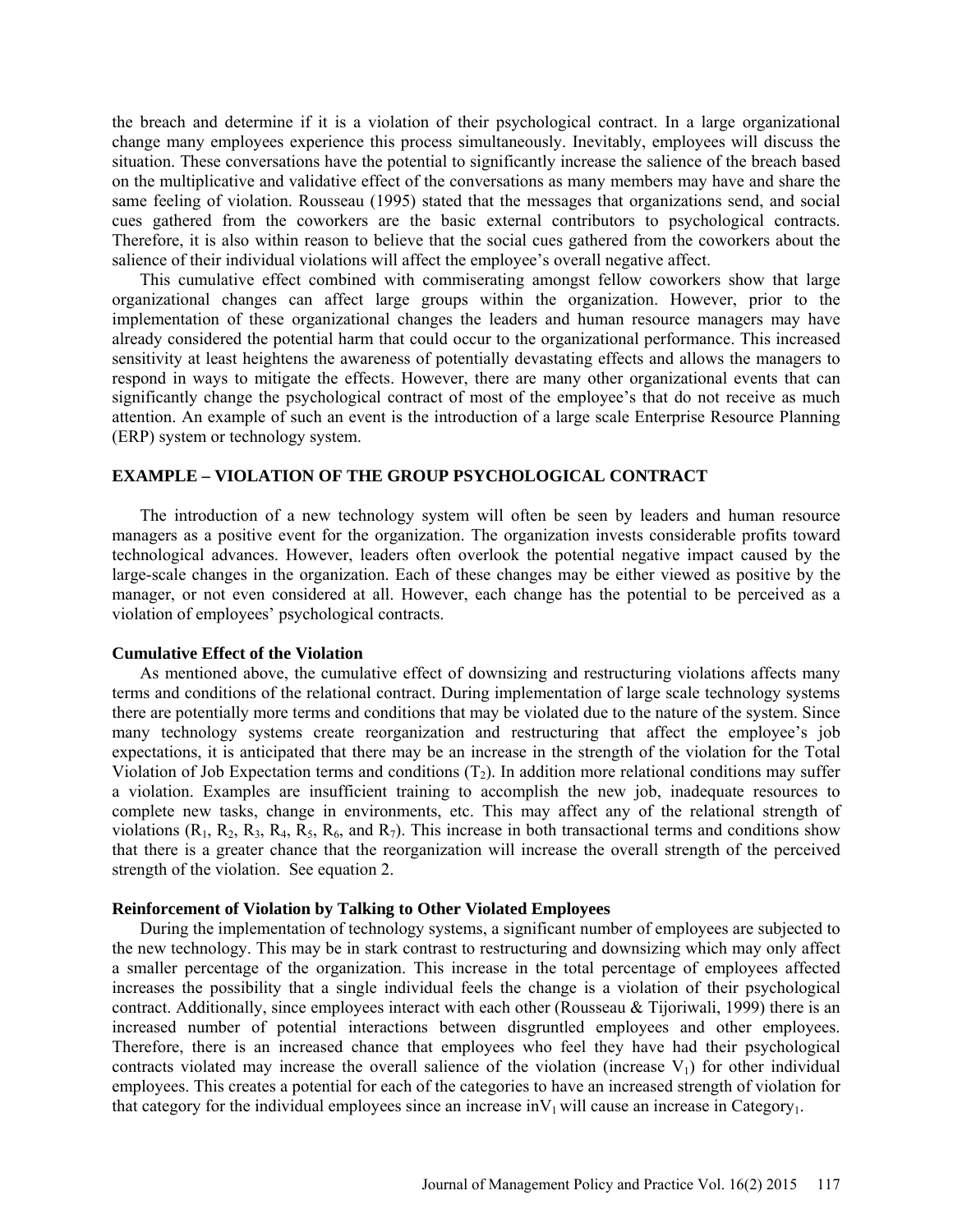### **Organization's Commitment to Implement New Technology at Any Cost**

During significant organizational changes, employees can voice their displeasure and plea for potential litigation. Zhao et al. (2007) stated that employees could engage in voice by complaining both internally (e.g. to management or the union) and externally (e.g. to the media) in hope that the organization would pay attention to and correct the perceived violations. However, it is up to the organization to respond to the pleas and to mitigate the effect of these perceived violations. During the implementation of technology systems the organization has usually committed large sums of profit. This commitment from the leaders may drive leaders to neglect the employee's pleas and attribute the resistance as mere roadblocks. The decision to pursue the technology system at any cost, including violations of numerous psychological contracts, will reinforce the salience (increase  $V_1$ ) of the violation in the employee's eyes.

# **Age of Companies That Implement New Technology Systems**

Many companies that can afford to implement large scale technology systems have been in business for many years (Yang, et. al., 2007). With this stability, usually comes a senior and tenured work force. Rousseau (1989) stated that this seniority in employment is perhaps the best organizational example of investments made between the organizations and their members. Each party of the contract has invested considerable time and opportunity costs along the way. This longer period of commitment increases the likelihood that individuals perceive obligations of reciprocity. This may increase the number of items in the terms and conditions and the perceived salience in any violation of the accumulated psychological contract.

Therefore, companies with senior employees are at greater risk of having perceived violations in individual psychological contracts. Another potential characteristic of companies that can afford new technology systems is that they are "make-oriented organizations" (Rousseau, 1989, p. 135). This implies that the organizations believe in developing the members of the organization, as opposed to buying employees with known skills. Make-oriented organizations can have stronger corporate cultures and would be expected to employ fairly elaborate implied contracts (Detert et al., 2000) in their relationships with employees. In response the employees will most likely have increased terms and conditions in their psychological contracts.

Both of these employee concepts show that companies positioned to introduce new technology systems may have a work force with stronger terms and conditions associated with their psychological contract. Therefore, these organizations are at higher risk of creating a perceived violation of the psychological contract of most, if not all, of their employees.

# **Organization is Not Prepared to See Changes in Performance**

The introduction of many new technology systems, especially Enterprise Resource Planning Systems (ERPs), carries with it new measures of performance (Karimi, et. al., 2007). The new technology can be a significant change in the way that the company performs tasks and accounts for contributions. The new system would require a different suite of measures of performance for the organization and individual employees. During the initial implementation phase managers no longer have a sensible baseline of performance to compare old system performance to the new system (Karimi et al., 2007). Managers may begin to make sense of the new measurements using the same ideas that were used in the old system. Similarly, each individual employee was accustomed to the old system production levels. They knew what was expected and whether the goals were accomplishable. With the new system comes new individual expectations and unknown individual capabilities. The employee may no longer understand how their role fits in the overall process (Hendricks, et. al., 2007). The employees may be at risk of losing their sense of contribution and worth to the company which may cause the employee to perceive a relational violation in the psychological contract. Perhaps of even greater importance is that managers may not have a reliable measure of organizational performance and may therefore miss the overall reduction in organizational motivation and production.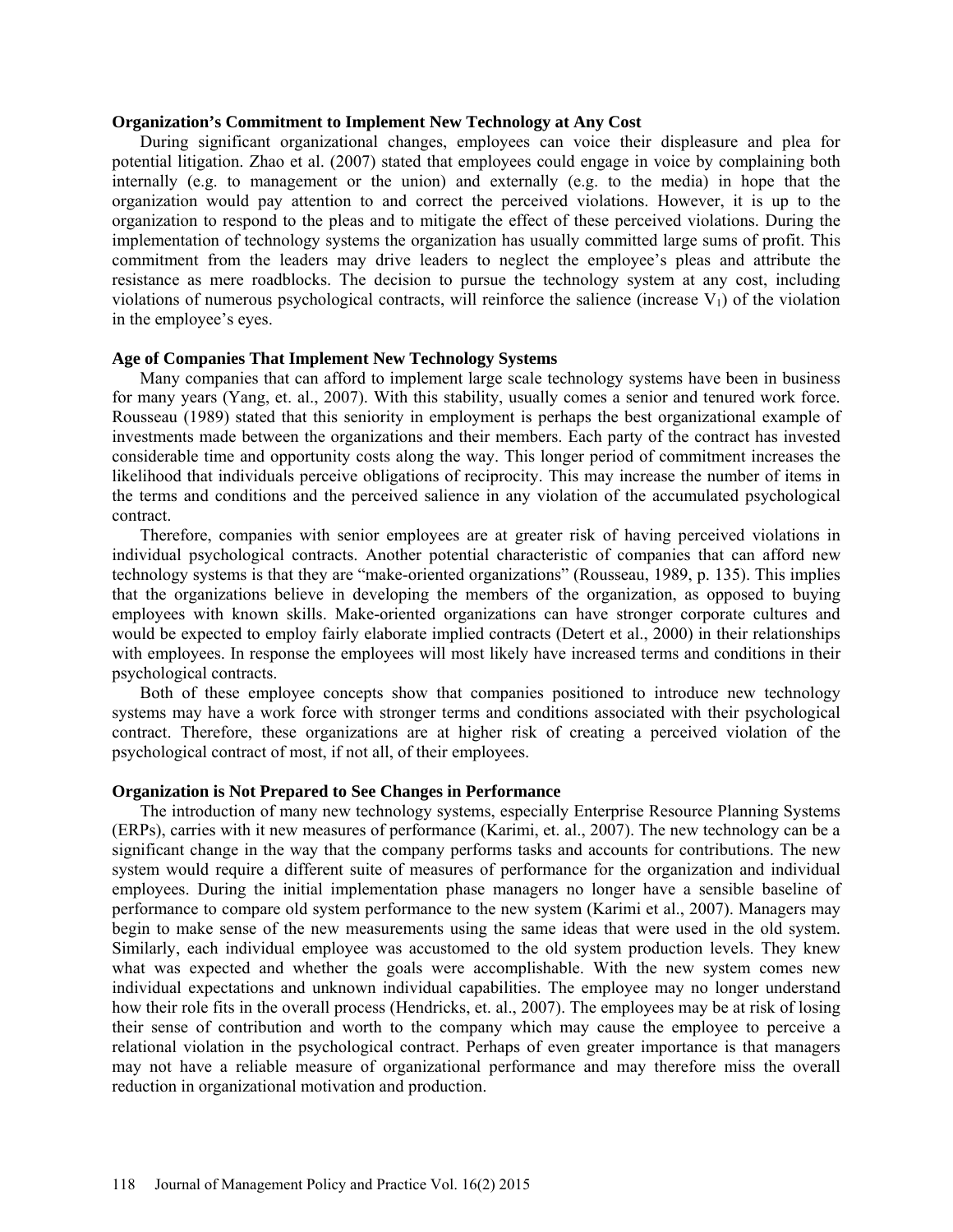## **Simplification of Tasks**

A number of new technology systems are very efficient in their development of roles and responsibilities for organizational members. This efficiency may often introduce a significant simplification of tasks, but may also reduce the variety of tasks that the employee is responsible to perform. Therefore, the new system may no longer allow the employee the job satisfaction (Hackman & Oldham, 1976) of having a job with a large variety of tasks. In return, the employee may feel that the job they were hired to do is no longer the same. Such a feeling could be seen as a violation in the employee's psychological contract.

The introduction of a new technology, especially an Enterprise Resource Planning (ERP) System, has the potential to cause violations of numerous terms and conditions for each individual member. Since these individual violations are anticipated to be cumulative, an increased chance that an individual's motivation may suffer is also anticipated. Additionally, since the ERP is often implemented across large groups of the company an increased chance exists that many of the individual members will suffer a loss of motivation which can affect the overall motivation of the company.

# **CONTRIBUTIONS AND IMPLICATIONS**

Although there has been a growing amount of research conducted on psychological contracts, almost no research has been conducted on the individual construct development. This paper provides a definition of transactional and relational contracts that should help prevent future misinterpretation. In addition, fifteen transactional terms and conditions are presented and then separated into two separate categories to allow for future empirical research. Similarly, twenty-seven relational terms and conditions are offered and then separated into seven categories. This paper extends this categorization by developing a psychological contract violation model that can be used to determine the overall strength of an employee's perceived violation. Finally, this paper offers an example of how introduction of a large scale technology can cause a group level violation of psychological contract.

# **CONCLUSION**

Researchers have demonstrated that damaged psychological contracts can negatively affect the motivation of employees. Despite these findings, there is limited understanding of this phenomena (Zhao et al., 2007). In this article, we clarified the constructs, offered additional detail to the model, constructed a method for calculating the strength of the violation, offered discussions about the impact of group change, and presented an example of a group change event that could cause significant group psychological contract violations. These concepts are meant to provide a new framework to allow for future research that will increase the understanding of psychological contracts.

## **REFERENCES**

Argyris, C. (1960). *Understanding organizational behavior*. Oxford, England: Dorsey.

- Baker, G., Gibbons, R., & Murphy, K. (2002). Relational contracts and the theory of the firm. *Quarterly Journal of Economics,* 117, 39-84.
- Burch, G.F., Humphrey, R.H., & Batchelor, J.H. (2013). How great leaders use emotional labor: Insights from seven corporate executives. *Organizational Dynamics,* 42, 119-125.
- Conway, N., & Briner, R. (2005). *Understanding psychological contracts at work: A critical evaluation of theory and research.* Oxford: Oxford University Press.
- Coyle-Shapiro, J., & Conway, N. (2005). Exchange relationships: Examining psychological contracts and perceived organizational support. *Journal of Applied Psychology,* 90, 774-781.

Deery, S., Iverson, R., & Walsh, J. (2006). Toward a better understanding of psychological contract breach: A study of customer service employees. *Journal of Applied Psychology,* 91, 166-175.

Denison, D.R. (1984). Bringing corporate culture to the bottom line. *Organizational Dynamics,* 13, 5-22.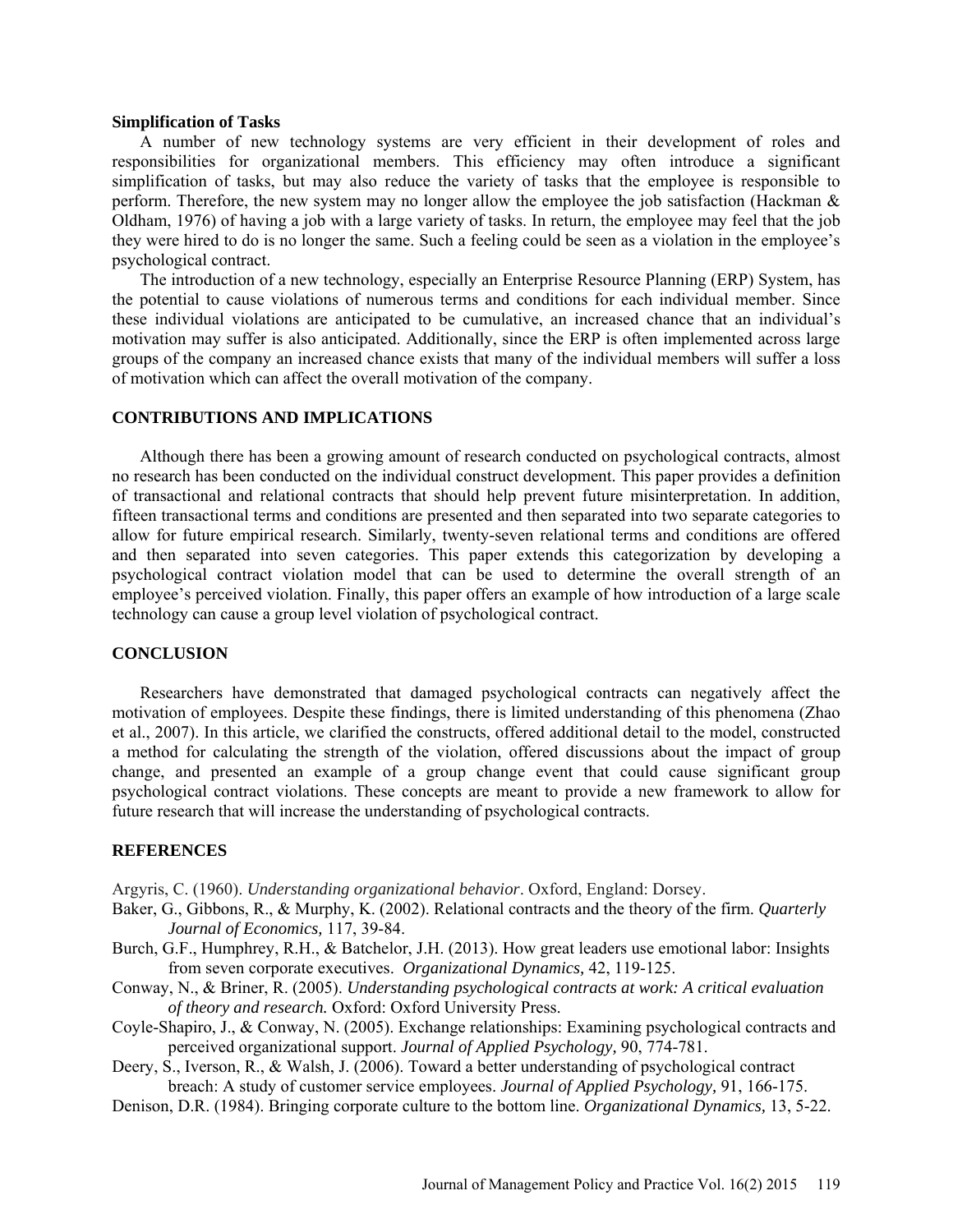- Detert, J., Schroeder, R., & Mauriel, J. (2000). A framework for linking culture and improvement initiatives in organizations. *Academy of Management Review,* 25, 850-863.
- Grimmer, M., & Oddy, M. (2007). Violation of the psychological contract: The mediating effect of relational versus transactional beliefs. *Australian Journal of Management,* 32, 153-174.
- Hackman, J., & Oldham, G. (1976). Motivation through the design of work: Test of a theory. *Organizational Behavior and Human Performance*, 16, 250-279.
- Hendricks, K., Vinod, R., & Stratman, J. (2006). The impact of enterprise systems on corporate performance: A study of ERP, SCM, and CRM system implementation. *Journal of Operations Management,* 25, 65-82.
- Hui, C., Lee, C., & Rousseau, D. (2004). Psychological contract and organizational citizenship behavior in china: Investigating generalizability and instrumentality. *Journal of Applied Psychology,* 89, 311-321.
- Karimi, J., Somers, T., & Bhattacherjae, A. (2007). The role of information systems resources in ERP capability building and business process outcomes. *Journal of Management Information Systems,* 24, 221-260.
- MacNeil, I. (1985). Relational contract: What we do and do not know. *Wisconsin Law Review,* 483-525.
- March, J.G. (1974). The technology of foolishness. Organizations of the Future: Interaction With The External Environment, 131-142.
- Millward, L., & Hopkins, L. (1998). Psychological contracts, organizational and job commitment. *Journal of Applied Social Psychology,* 28, 1530-1556.
- Millward, L., & Brewerton, P. (1999). Contractors and their psychological contracts. *British Journal of Management,* 10, 253-274.
- Morrison, E.W., & Robinson, S.L. (1997). When employees feel betrayed: A model of how psychological contract violation develops. *The Academy of Management Review*, 22, 226-256.
- Raja, U., Johns, G., & Ntalianis, F. (2004). The impact of personality on psychological contracts. *Academy of Management Journal,* 47, 350-367.
- Robinson, S.L. (1996). Trust and breach of the psychological contract. *Administrative Science Quarterly*, 41, 574-599.
- Robinson, S.L., Kraatz, M., & Rousseau, D. (1994). Changing obligations and the psychological contract: A longitudinal study. *Academy of Management Journal,* 37, 137-152.
- Robinson, S.L., Morrison, E.W. (1995). Psychological contracts and OCB: The effect of unfulfilled obligations on civic virtue behavior. *Journal of Organizational Behavior*, 16, 289-298.
- Robinson, S.L., Morrison. E.W. (2000). The development of psychological contract breach and violation: A longitudinal study. *Journal of Organizational Behavior*, 21, 525-546.
- Robinson, S.L., Rousseau, D. (1994). Violating the psychological contract: Not the exception but the norm. *Journal of Organizational Behavior*, 15, 245-259.
- Rousseau, D. (1989). Psychological and implied contracts in organizations. *Employee Responsibilities & Rights Journal*, 2, 121-139.
- Rousseau, D. (1990). New hire perceptions of their own and their employer's obligations: A study of psychological contracts*. Journal of Organizational Behavior*, 11, 389-400.
- Rousseau, D. (1995). *Psychological contracts in organizations: Understanding written and unwritten agreements.* Thousand Oaks: Sage Publications.
- Rousseau, D., & Tijoriwala, S. (1999). What's a good reason to change? Motivated reasoning and social accounts in promoting organizational change. *Journal of Applied Psychology,* 84, 514-528.
- Rousseau, D. (2000). Psychological contract inventory technical report, Working Report.
- Tekleab, A., Takeuchi, R., & Taylor, M. (2005). Extending the chain of relationships among organizational justice, social exchange, and employee reactions: The role of contract violations. *Academy of Management Journal,* 48, 146-157.
- Thompson, J.A., & Bunderson, J.S. (2003). Violations of principle: Ideological currency in the psychological contract. *Academy of Management Review*, 28, 571-586.